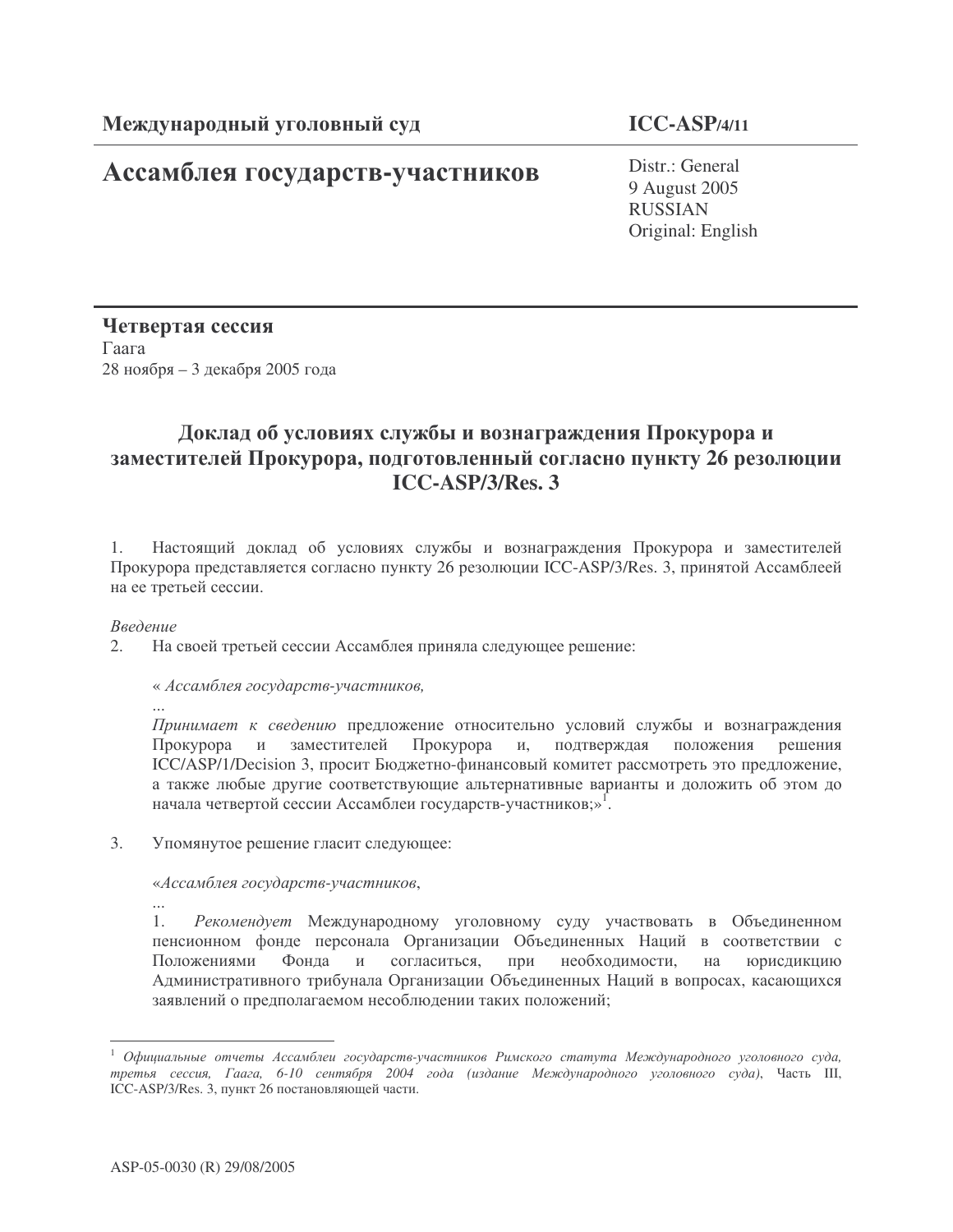просит Секретаря предпринять необходимые шаги для того, чтобы Международный  $2.$ уголовный суд подал заявку о приеме в члены Объединенного пенсионного фонда персонала Организации Объединенных Наций и заключил с Правлением Объединенного пенсионного фонда персонала Организации Объединенных Наций соглашение, предусмотренное в пункте с) статьи 3 Положений Фонда.»<sup>2</sup>

## Решение в соответствии со статьей 49 Римского статута

Согласно статье 49 Римского статута оклады, пособия и компенсация расходов для  $\overline{4}$ . Прокурора и заместителей Прокурора, а также для Судей, Секретаря и заместителя Секретаря определяются Ассамблеей государств-участников. До настоящего времени Ассамблеей не было принято никакого решения согласно статьи 49 относительно Прокурора и заместителей Прокурора.

 $5<sub>1</sub>$ Ни резолюция Ассамблеи, ни решение Ассамблеи, упомянутые выше, не содержат решения согласно статье 44 Римского статута или прямого решения или любого частного определения по данному вопросу. Кроме того, Ассамблея до настоящего времени не высказала свое мнение по поводу того, должны ли Прокурор и заместители Прокурора участвовать в Объединенном пенсионном фонде персонала Организации Объединенных Наций (ОПФПООН).

В отношении Прокурора и его вознаграждения в проекте бюджета на первый финансовый 6 период Суда говорится следующее:

«Собственная канцелярия Прокурора. В состав этой Канцелярии входили бы Прокурор на уровне заместителя Генерального секретаря<sup>14</sup>, один заместитель Прокурора на уровне помощника Генерального секретаря, ...».

7. Сноска 14 гласит:

> «Данный уровень должности Прокурора показан для иллюстративных целей, не предвосхищая исхода будущего обсуждения по этому вопросу.»<sup>4</sup>

Бюджет был принят консенсусом. В сноске уже указывается, что принятие этого бюджета не 8. заменяет и не должно заменять непосредственного решения относительно условий службы Прокурора и заместителей Прокурора, принятого Ассамблеей государств-участников в соответствии со статьей 49 Римского статута.

Цель и организация Объединенного пенсионного фонда персонала Организации Объединенных Наций (ОПФПООН)

 $9<sub>1</sub>$ ОПФПООН основан на системе долгосрочных взносов. Согласно статье 28 Положений о ОПФПООН 35-летний срок участия в Пенсионном фонде обеспечивает пенсию в размере 66,25 % конечного среднего вознаграждения, в то время как короткие сроки участия не обеспечивают никаких иных пособий (срок менее пяти лет), кроме получения небольшой пенсии.

Адекватность накопленной пенсии согласно условиям ОПФПООН

<sup>&</sup>lt;sup>2</sup> Официальные отчеты Ассамблеи государств-участников Римского статута Международного уголовного суда, первая сессия, Нью-Йорк, 3-10 сентября 2002 года (издание Организации Объединенных Наций, в продаже под № R.03.V.2, часть IV, ICC-ASP/1/Decision 3.

 $^3$  Официальные отчеты Ассамблеи государств-участников Римского статута Международного уголовного суда, первая сессия, Нью-Йорк, 3-10 сентября 2002 года (издание Организации Объединенных Наций, в продаже под № R.03.V.2, Часть III, пункт 55.

 $4$  Там же.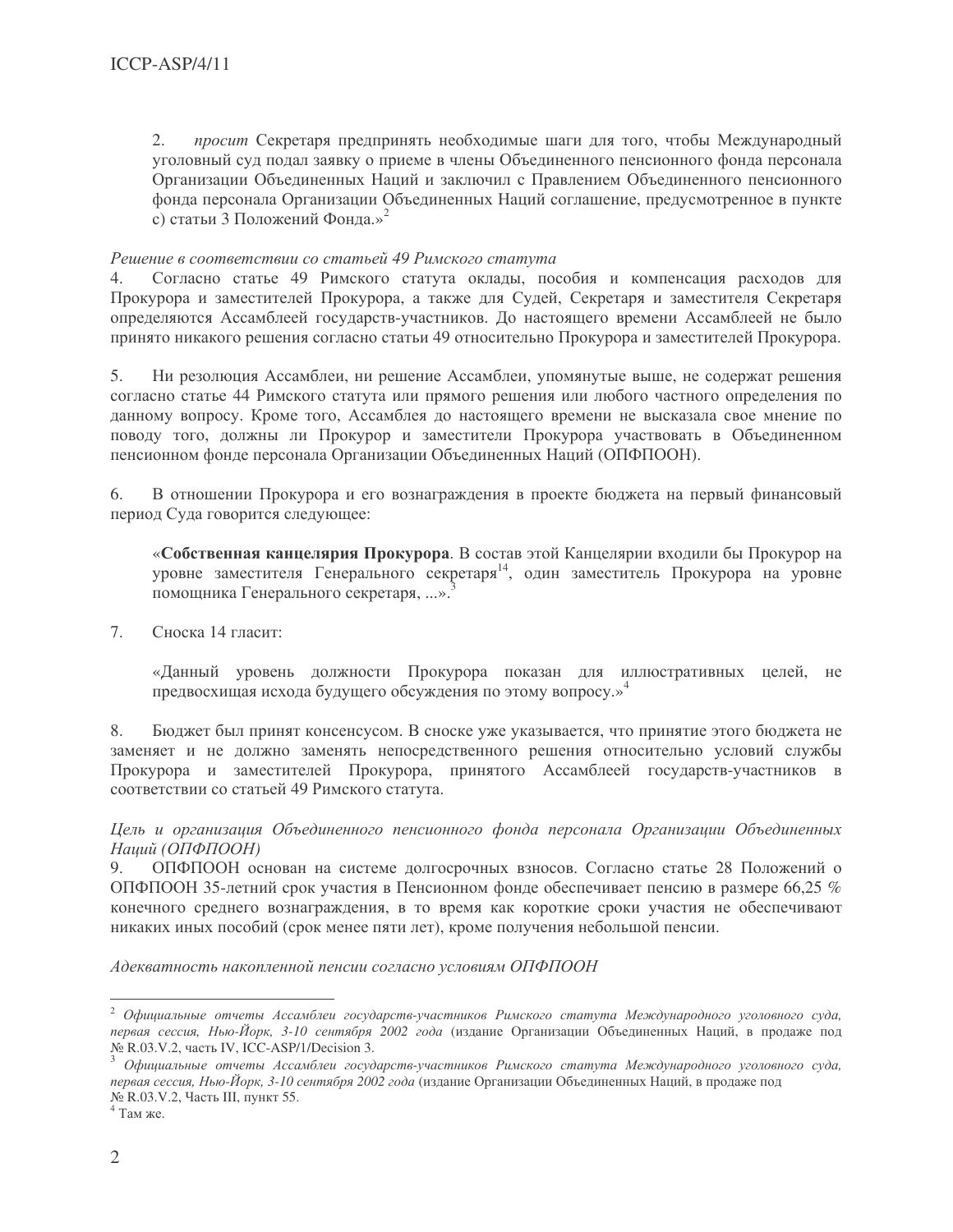10. Нижеследующая таблица показывает пенсию, которая была бы накоплена, если бы Прокурор и заместители Прокурора участвовали в Пенсионном фонде (все цифры приводятся в долларах США и основаны на текущих значениях для конечного среднего вознаграждения).

| Уровень       | Конечное среднее вознаграждение<br>(KCB) | Годы<br>участия | Коэффициент<br>накопления | Оценочная годовая пенсия (в<br>возрасте $62$ лет) |
|---------------|------------------------------------------|-----------------|---------------------------|---------------------------------------------------|
| $3\Gamma C$   | 246 944,00 долл. США                     |                 | 14.50 $%$                 | 35 806,88 долл. США                               |
| $\Pi\Gamma C$ | 228 244,00 долл. США                     |                 | 14.50 $%$                 | 33 095,38 долл. США                               |
| ПГС           | 228 244,00 долл. США                     |                 | $7.50\%$                  | 17 118,30 долл. США                               |

11. Для Прокурора это означает, что пенсия будет составлять 35 806,88 долл. США или  $29683$  ebno  $(100$ обменному KVDCV Организации Объединенных Наций  $B$ июле 2005 года). Эта оценочная годовая пенсия составляет только 19,66 % от текущего оклада Прокурора (уровень ЗГС по ставке для сотрудников, имеющих иждивенцев, в евро). Бюджетнофинансовый комитет может рассмотреть, а Ассамблея может решить вопрос о том, является ли это адекватным уровнем с учетом функций, полномочий и статуса Прокурора Международного уголовного суда и его заместителей, учитывая тот факт, что Статутом предусматривается полная независимость Прокурора и заместителей Прокурора. Предполагается, что подобная независимость обязательно требует также экономической независимости, о чем говорится в пункте 5 статьи 42 Римского статута.

12. Вышеприведенные цифры изменились бы существенным образом, если был бы выбран Прокурор, который до своего избрания служил в организации, участвующей в ОПФПООН<sup>5</sup>. В этом случае предыдущие годы участия засчитывались бы, и это привело бы к увеличению пенсии. Если данное лицо участвовало в ОПФПООН в течение, скажем, 20 лет, то пенсия была бы следующей:

| Уровень | Конечное среднее вознаграждение | 1 олы      | Коэффициент | Оценочная годовая пенсия (в |  |
|---------|---------------------------------|------------|-------------|-----------------------------|--|
|         | (KCB)                           | участия    | накопления  | возрасте $62$ лет)          |  |
| ЗГС     | 246 944,00 долл. США            | $29(20+9)$ | 54.25 %     | 133 967,12 долл. США        |  |

13. Эта сумма эквивалентна 111 058,64 евро, что равно 73,57 % от нынешнего уровня оклада ЗГС (ставка для сотрудников, имеющих иждивенцев). Для этой суммы уровень службы до избрания не будет иметь значение.

Эта разница (19,66 % по сравнению с 73,57 %) потенциально ведет к неравному режиму, и 14. этого следует избегать путем отделения плана вознаграждения и пенсионного плана Прокурора и заместителей Прокурора от любой другой системы вознаграждения, с тем чтобы исключить любой фактор влияния или финансовые льготы. Подобно Судьям Суда Прокурор и его заместители являются выборными должностными лицами; кроме того, они избираются в соответствии с их квалификацией и профессиональным опытом, а также наивысшими моральными стандартами (пункт 3 статьи 36 и пункт 3 статьи 42 Римского статута).

15. Для обеспечения нейтралитета и независимости должен исключаться любой – прямой или косвенный – фактор влияния на компенсацию Прокурора и его заместителей. По нашему мнению, наилучшим образом этого можно достичь путем отделения их вознаграждения и социальных пособий от таких существующих систем, как ОПФПООН.

<sup>&</sup>lt;sup>5</sup> С полным списком всех организаций-членов ОПФПООН можно ознакомиться по адресу: http://www.unjspf.org/eng/members.html.